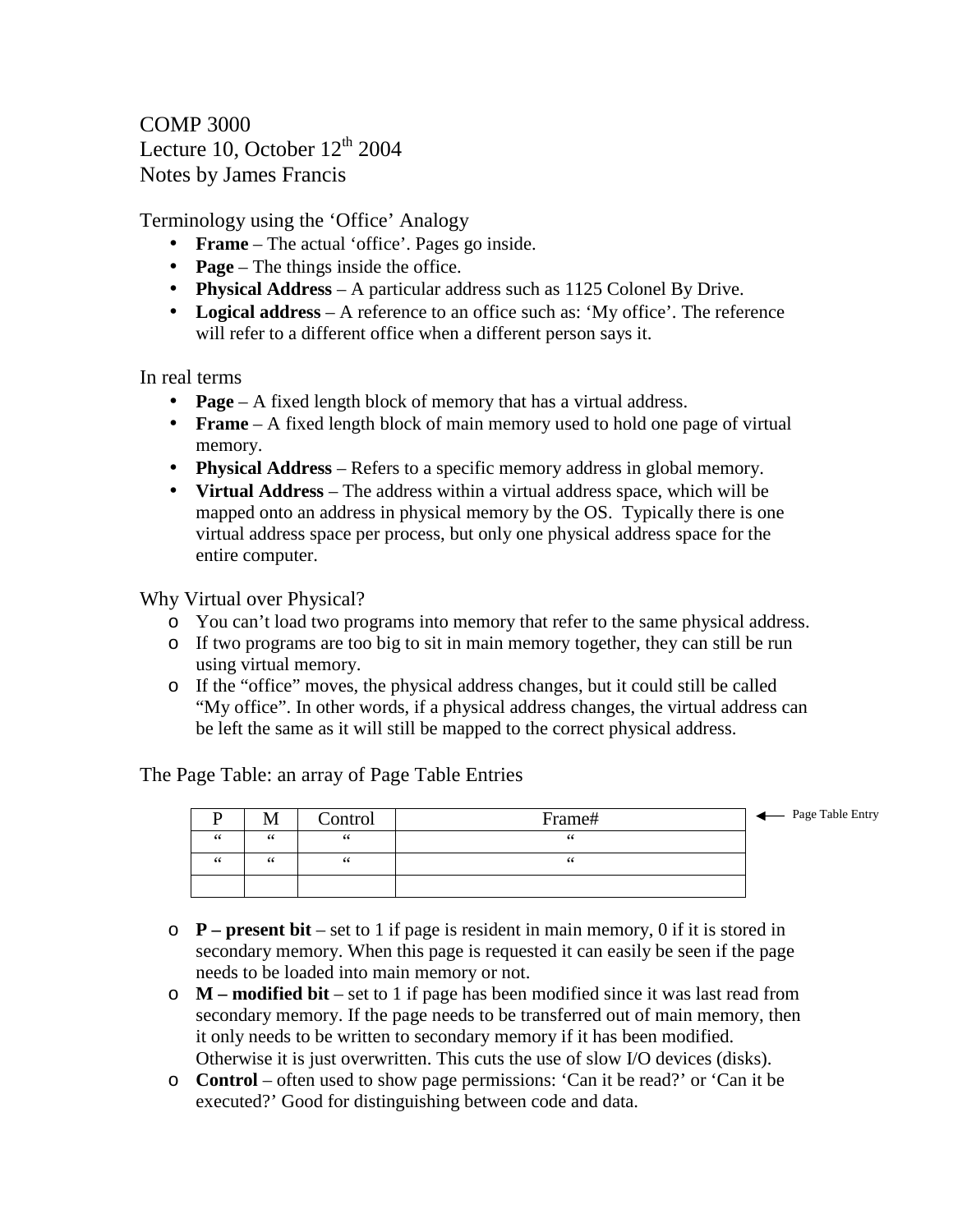- o **Frame #**: the first bits of the physical address for the page. With 32-bit addresses, this is typically 20 bits (12 bits remaining are for the offset into a 4K page).
- o The page number is encoded in the array index. Thus, if you just stored page table entries using one array of PTE's, on a typical system this array would have 2^20 entries. Clearly we don't want to keep around something that big for most processes (that are much smaller than 4G in size), especially when most of the entries are going to be empty for a typical process. So, we use a tree, or…

Multi Level Page Tables

For 32-bit address spaces, two-level hierarchical page table such as the one illustrated below are generally sufficient:



To access memory locations, the page # of the virtual address is split in two: a root index (1024 entries, NULL or pointing to a page table), and a page table (1024 entries, each pointing to a page frame). Note that the root table and the  $2<sup>nd</sup>$ -level page tables are all 4K, same size as our pages/page frames!

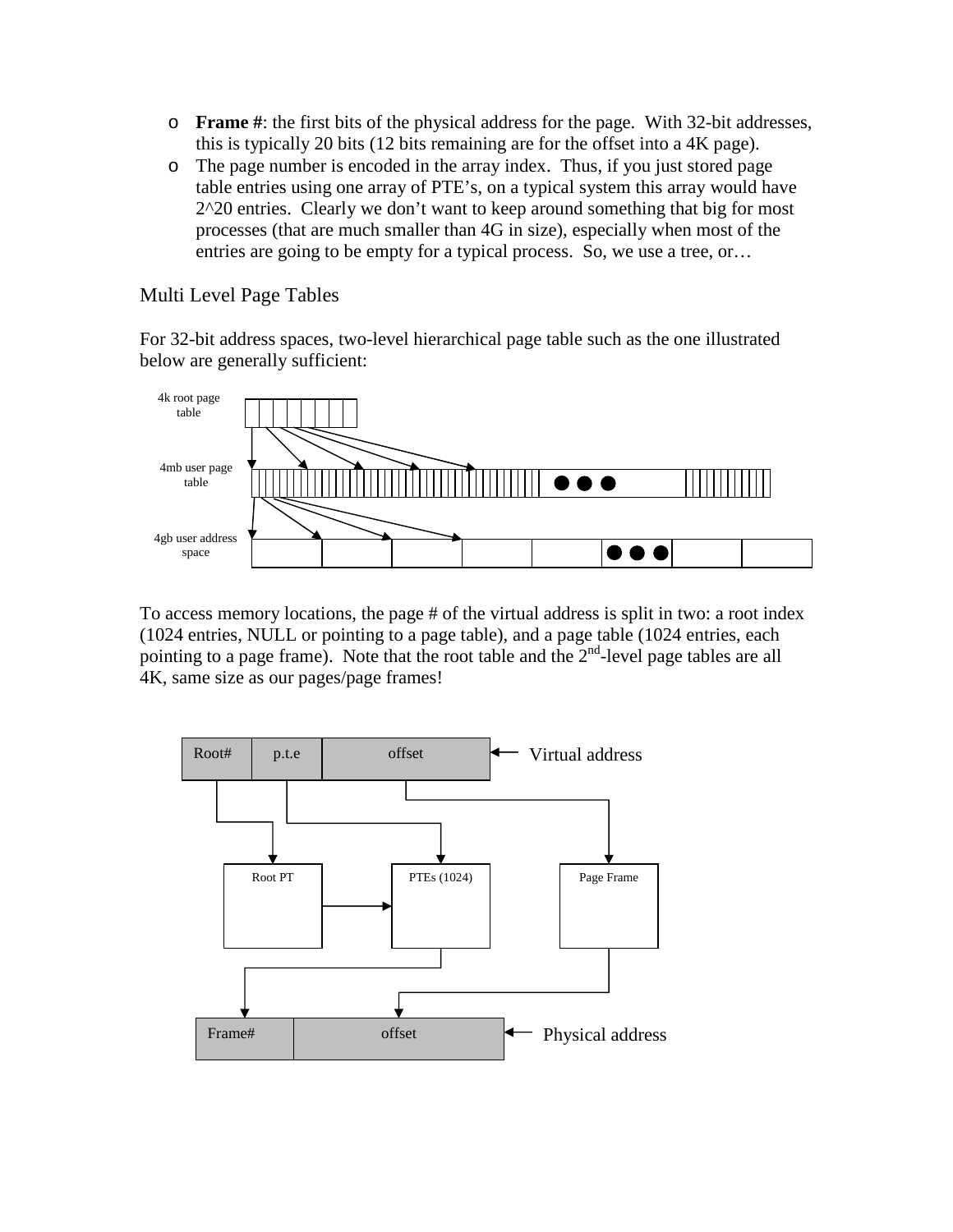The process of resolving a logical to a physical address is expensive – index into the root table with the first 10 bits of the logical address to find the right secondary page table, index into the secondary page table with the next 10 bits to find the right frame, and then index into the actual frame to find the value in the physical address (which, by this process, is also the value present at the logical address). Phew! But this scheme is so useful, it has lead to hardware being designed to help increase the speed of this process.

Note that if a process needs to be written to disk, only the root table needs to be kept in main memory, the secondary page tables can be written to disk and brought in as needed (into their own frames!).

With Linux, we actually use 3-level page tables so it can efficiently handle 64-bit address spaces. On 32-bit machines, the middle level is optimized away at compile time, so there is no runtime cost when it isn't needed.

Inverted Page Tables

Instead of having an entry in a table for each page in virtual memory, you have an entry in a table for each frame in physical memory. (This is good if you have a huge virtual address space, e.g. 64-bit – this is an alternative to a 3-level page table. Note how this saves a lookup step vs. a 3-level page table.)

To access the location, a hashing function is used. The diagram below shows the process.



The process ID field identifies the process that owns this page.

As more than one virtual address may map into the same hash table entry, the chain field provides a mechanism for managing the overflow that occurs.